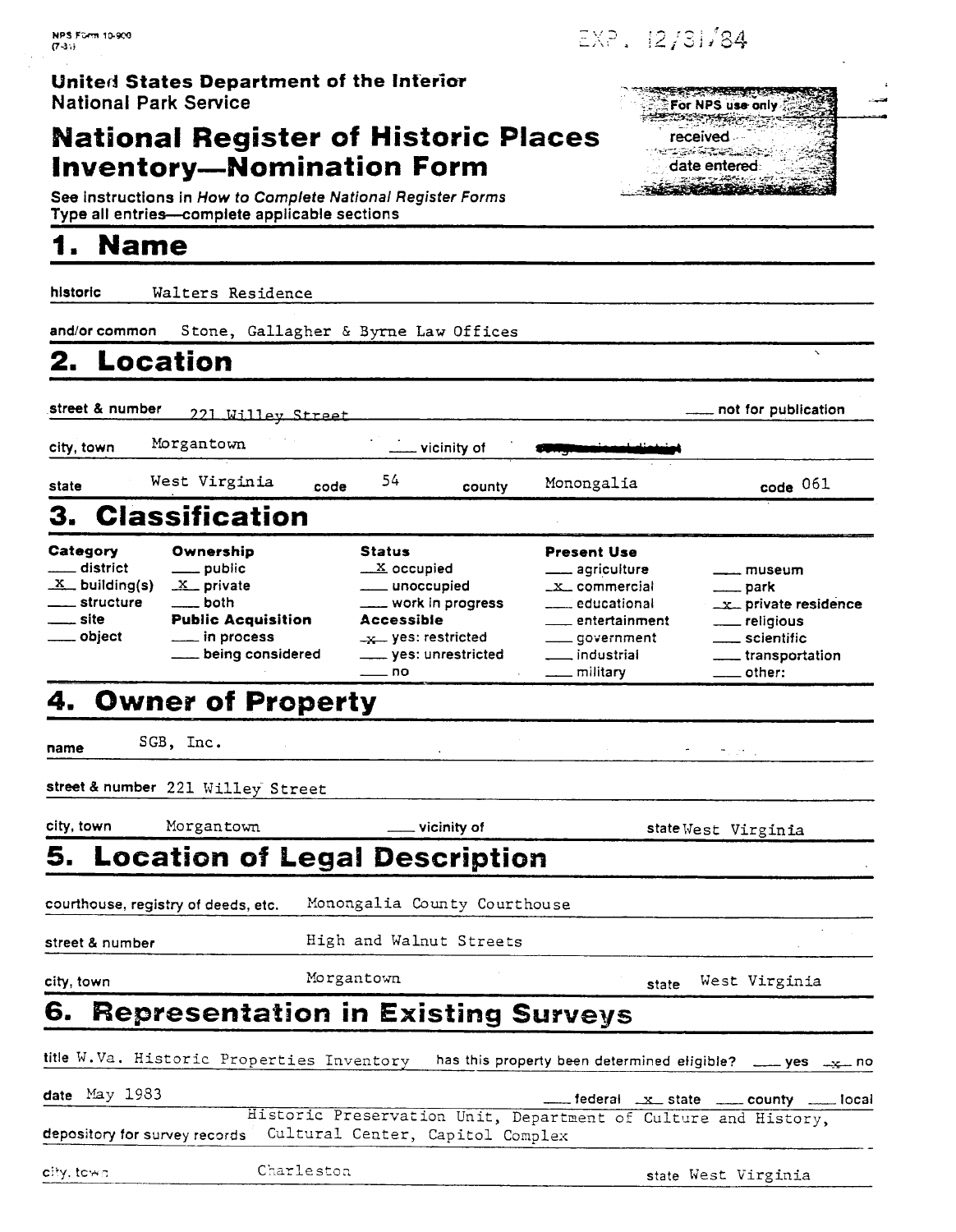| 7. Description                                                               |                                                      |                                                            |                                                            |  |  |  |  |
|------------------------------------------------------------------------------|------------------------------------------------------|------------------------------------------------------------|------------------------------------------------------------|--|--|--|--|
| <b>Condition</b><br>$-x$ excellent<br>$\rule{1em}{0.15mm} = 500d$<br>—— fair | ___ deteriorated<br>$\equiv$ ruins<br>____ unexposed | Check one<br><u>Let</u> unaltered<br><u>__</u> ___ altered | Check one<br>x. original site<br><u>_</u> __ moved<br>date |  |  |  |  |

### **Describe the present and original (if known) physical appearance**

.is two-story brick late Queen Anne Revival house was built about 1900-1901, Built as Morganwn was just beginning to expand north of Willey Street, this house is now one of the last .altered residences in the downtown area, and it has been restored to excelient condition (at ast on, the first floor) by the current tenants. The house is built in stretcher bond brick, .ts on a foundation of rusticated stone laid in *an* ashlar pattern and has a hip and cross .ble roof. **The** Queen Anne Revival features include the tower on the southast corner (which 'parently never had a conical roof), the use of varied building materials (brick, rusticated :one sills and lintels, wood porch) and the ornate wosdwork and stained glass on the Interior.

~e south facade is the **main** facade and features the thee-story tower in the southeast corner. LC cornice on the tower is now aluminum, but the original wood may still be under this. The wer is now topped with a wrought-iron balustrade, but a 1966 photograph of downtown Morgantown lows it with a moden balustrade. The cornice on the main part of the house is wood with scroll- .ke modiliions. The roof. of the house is now asphalt shingle but was probably originally slate, 'om markings on the Sanborn Insurance Maps **showing** a non-combustible roof. The south facade .s a hipped dower on the roof, with a double-hung **E/l** window; this window, in the 1966 .otograph, seems to have been a casement window or at least one with a vertical instead of rizontal division. Two brick chinneys are visible from the south facade, one on the west: side the house and one on the east; the west chimney is particularly tall, and both feature the bcorative brick **work** common on Morgantown chimneys dating from the early 20th century. Windows . this facade have rusttcated stone sills and lintels, except that the third-floor tower windows ve no lintels. The glass on first and second-floor tower windows is curved to match the curve the zower, but the third-floor windows have flat sheets of glass. Window sash on **the** first d second floors is wood, with metal on the third floor. The multi-light second floor front zdsw in the center of the house may be a later addition. **The** wraparound porch on the south .d part of the west, facades would be typical of a **Queen be** Revival house, while the triangulzr idiment and dentil motifs on the pediment and cornice indicate an interest in Neo-Classical .viva1 detailing. The doric columns of the porch rest on brick bases, which, in turn, are ?ported by rusticated stone pillars. **A** wood balustrade connects the brick bases of the columns. .cl tnere is wood lattice work under the porch floor between the stone pillars. **A** door on the **!st** end of the south facade, off the porch, is original, as is the front door with its single- .ght side lights and leaded glass transom, another Neo-Classical Revival detail. The irregular essing and floor plan of the house, typical of the Queen Anne Revival, is also evident from the luth facade.

Le east facade also has double-hung l/i windows with rusticated stone sills and lhtels. The ble on the east side has wood shingle siding and a stained glass window. There is a projecting .y on the center of the east side that **is** set off by a vertical moulded brick border at the )Thers. There are two vertical stained glass windows on the north end of the east side at the .rst floor level. On the north east comer is a back porch now sided with bevelled wood siding : the east side and aluminum siding on the west. side; the north side is made of concrete blocks. his shed-roof addition grew out of a porch that was shown on Sanborn maps before 1927 as a l- :ory wood porch flush with the wall of the main house; by 1927, the map shows the porch had been :?anded, probably as a room--its present use--out 60 the line of the projecting bay on the *east*  .dl. **The** wood cornice with scroll-like modillions extends around the east side of the house. lere are two shed-roof dormers on the east side, one facing east and one facing north.

le north facade also has double-hung l/h windows with rusticated stone sills and lintels and intinues the cornice from the rest of the house. The gable end is again sided with wood shingle .ding azd includes a double-hung 1/1 window. The 1927 Sanbom **inap** shows the addition of a tile .rage on the north side of the house between the northeast porch and the present porch on the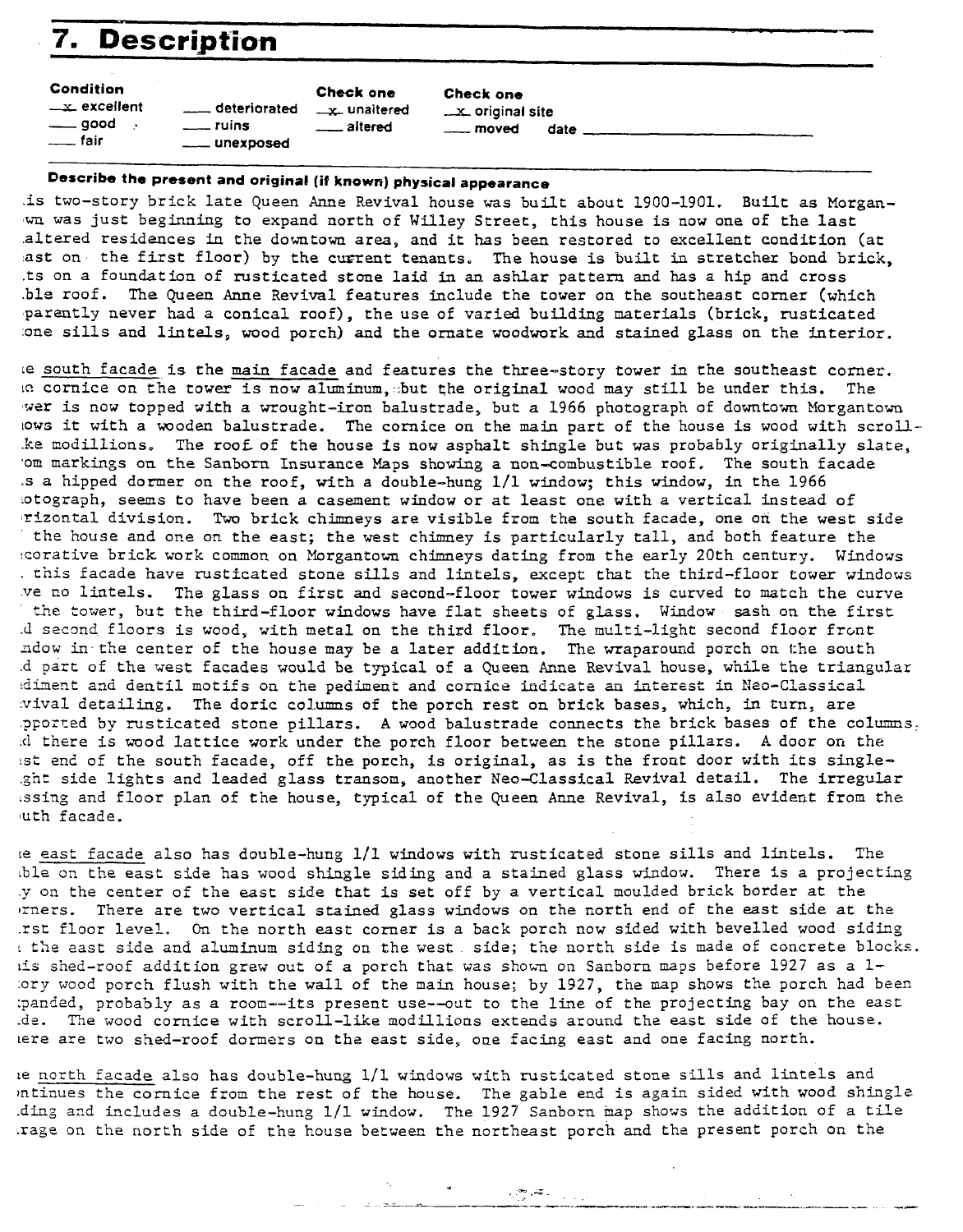|                    | United States Department of the Interior<br><b>Heritage Conservation and Recreation Service</b> |             | <u>کتاب در مستقامها کا کتاب در استفاده کار در استفاده استفاده استفاده استفاده استفاده استفاده استفاده استفاده است</u><br>For HCRS use only |
|--------------------|-------------------------------------------------------------------------------------------------|-------------|--------------------------------------------------------------------------------------------------------------------------------------------|
|                    | <b>National Register of Historic Places</b><br><b>Inventory-Nomination Form</b>                 |             | . received<br>date entered                                                                                                                 |
| Continuation sheet | Walters House                                                                                   | Item number | Page                                                                                                                                       |

HR-3-300 (11-78)

:h end of the west facade. There are a few holes in the north wall that indicate where !thing might have been attached to the main house between the first and second floors, and 3w loose tiles remain around the foundation area of the northeast porch, but the garage been gone since at least 1970. It also was clearly not part of the original house, first aring on the map in 1927 to indicate a construction date of between 1921 and 1927.

west facade is now blocked by the Masonic Temple, unfortunately. There is a one-story 1 porch on the north end of this facade, with fluted wood pillars, a wood balustrade and **:s** off the porch to the west and north. klost windows on this facade are double-hung 1/1 with :icated stone lintels and sills. There are, however, several stained glass windows on this tde, including a large one on the first floor which has a semi-circular stone arch of :icated stone voussoirs. There are two stained glass windows, the second-floor one covered **<sup>1</sup>**plexiglass, on the stairway at the south end of the west facade. The west gable is more ite than the others, with a semi-circular arch in the peak and two small columns flanking a low in the bottom half of bhe gable. Again, the cornice continues from the rest of the house.

interior has seen very few changes, considering the house's long use as a rooming house and/ iraternity house. The entry hall features a fireplace and grand staircase up to the third )r, with stained glass windows on the landings. The windows on the staircase and also in middle room on the first floor feature a locking mechanism patented by Sole Manufacturing in !, 1897 and 1899; the windows operate like casement windows but open in one section instead :wo as casement windows do. There are French doors into the first floor tower room and the it floor center room with solid sliding wood doors between the entry area and middle room. 1 of the woodwork in the house on the first floor, is fluted or decorated with garlands and ?r classical motifs, such as egg & dart molding and pediment lintels. The only major remodeiliq :he first floor is in the northeast room, in what was once the porch. Woodwork is unpainted. lwork on the second and third floors is also unpainted and has remained in excellent condition, I transoms still on the doors. There are fireplaces in several upstairs rooms that have not **<sup>1</sup>**altered. The original high ceilings remain in the rooms. The second and third floors are used as sleeping rooms by students, and there is a basement apartment for a student. The 3t floor consists of the offices of Stone, Gallagher and Byrne, attorneys and C.P.A.S.

re are currently no outbuildings, although the Sanborn maps for 1904 (first to show this : ion of Morgantown), 1906 and 1911 show a  $1\frac{1}{2}$ -story wood stable in back with a 1-story wood ne outbuilding attached on the west side; these buildings sat cn the north property line of building, on land that would now be part of the City parking lot. By 1921, the stable area shown as a dwelling, and, for many years, this seems to have been  $221\frac{1}{2}$  Willey Street in the **I** directories and on the Sanborn maps.

house is now bounded by Willey Street on the south, the Hasonic Temple on the west, and **r** parking lots on the north and east sides.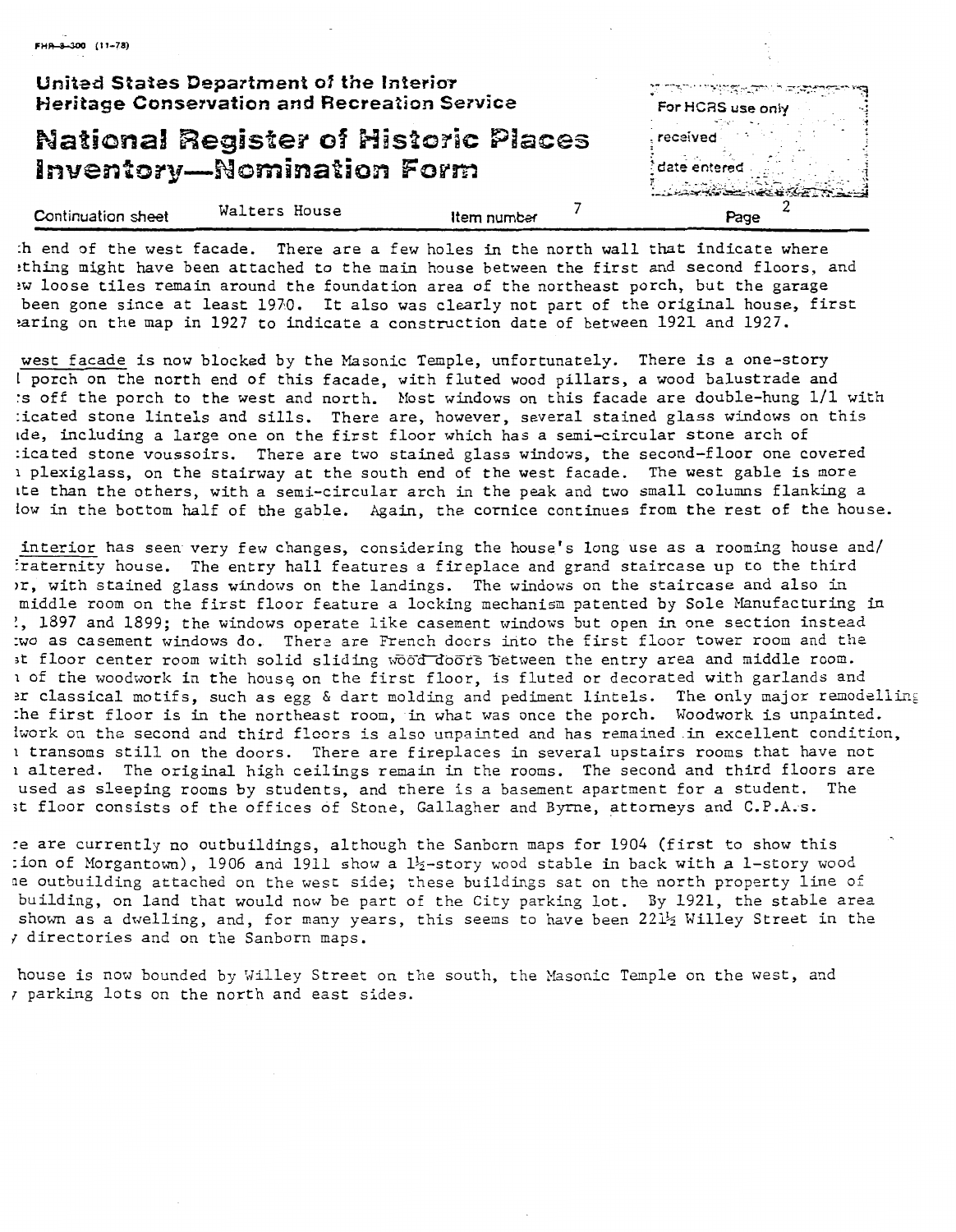| 8.                                                                                                                                                                                           | <b>Significance</b>                                                                                                                                                                                               |                                                                                                                                                                   |                                                                                                                                                                                                                                                                                                                                                                                       |                                                                                                                 |
|----------------------------------------------------------------------------------------------------------------------------------------------------------------------------------------------|-------------------------------------------------------------------------------------------------------------------------------------------------------------------------------------------------------------------|-------------------------------------------------------------------------------------------------------------------------------------------------------------------|---------------------------------------------------------------------------------------------------------------------------------------------------------------------------------------------------------------------------------------------------------------------------------------------------------------------------------------------------------------------------------------|-----------------------------------------------------------------------------------------------------------------|
| Period<br>___ prehistoric<br>$\frac{1}{2}$ 1400-1499<br>$\frac{1}{2}$ 1500-1599<br>$\frac{1}{2}$ 1600-1699<br>$-1700 - 1799$<br>$-\frac{1800-1899}{x}$<br>$\equiv$ 1900–<br>$1.3 - 3.1 - 2.$ | Areas of Significance-Check and justify below<br>archeology-prehistoric __ community planning<br>archeology-historic<br>_____ agriculture<br>$X$ architecture<br>$\equiv$ art<br>_____ commerce<br>communications | ____ conservation<br>$\equiv$ economics<br><u>__</u> education<br>engineering<br>exploration/settlement ____ philosophy<br>___ industry<br><u>__</u> __ invention | landscape architecture ___ religion<br><u>__</u> __ law<br><u>__</u> __ literature<br>____ military<br><u>_</u> __ music<br>politics/government<br><b>Example 2018 Contract Contract Contract Contract Contract Contract Contract Contract Contract Contract Contract Contract Contract Contract Contract Contract Contract Contract Contract Contract Contract Contract Contract</b> | ____ science<br>_____ sculpture<br>$\equiv$ social/<br>humanitarian<br><u>__</u> theater<br>____ transportation |
| Specific dates                                                                                                                                                                               | 1900-1901                                                                                                                                                                                                         | <b>Builder/Architect</b><br>unknown                                                                                                                               |                                                                                                                                                                                                                                                                                                                                                                                       |                                                                                                                 |

### **Statement of Significance (in one paragraph)**

The Walters Eouse is significant architecturally as one of the lat remaining buildings in downtown Morgantown to reflect the period when "downtown" was the place for prominent residents to live; a iate Queen Anne Revivai house built in 1900-1901, it is one of the few residences of this period in the downtown that **has** not been significantly altered either on the exterior or iaterior, and it still retains excellent Queen Anne Revival and Neo-Classical Revival detailing in the woodwork; the house has not been identified as the work of any Morgantown architect or any other architect, and, although significant architecturally, it is not identified with any prominent residents, having been used as a rooming house and fraternity house for many year.

**The** land for this house was conveyed by William E. and Mary **A,** Glasscock to **Marp** S. Walters on December **22,** 1899. At the time of the sale, Glasscock was serving as circuit clerk of lionongalia County and was studying law at West Virginia University; he would later become governor of West Virginia, but it is clear that he never lived in this house. Mary Walters, the widow of Ephraim, recorded. her deed on December 21, 1901. The land books show the property as unimproved for the years 1900-1901, when the owner is listed **as** Glasscock. The land books show the property as improved in 1902, when the entry is under Mary S. Walters. Therefore, we can date the construction from l9OO-l9Ol. No further identification for Mary or Ephraim Walters was available, and Mary was only shown as living in the house in the 1906 directory for Morgantown (the earliest directories are 1901, 1906, 1909 and 1914).

At the the this house was built, Morgantown was just beginning to expand beyond its original bonndariea of North Boundary Street (Willey Street), Decker's Creek and the Monongahela River. Janes Morton Callahan, in his History of the Making of Morgantown, West Virginia, noted that It the time this house was built, Morgantown was just beginning to expand beyond its original<br>Doundaries of North Boundary Street (Willey Street), Decker's Creek and the Monongahela River.<br>James Morton Callahan, in his <u>Hi</u> the advance of business, resulting in the erection of many new residences on Spruce Street and **ia** what was once regarded as suburban sections across Deckers Creek and north of Willey, or across Falling Run, or Deep Hollow." The South Park section of the city was also being construe ted at this time, but some residents thought that was too far from downtown to be a desirable location to live, so the north side of Willey Street would have been a prime location.

Mary S. Walters died intestate on November 11, 1913, leaving Wyatt L. Holmes, Priscilla A. Samsell, Chauncey W. Huston, C. Russell Huston and Louise Krebs as her heirs. They owned the property until July 15, 1920, when they sold it to Ona Fling. The city directories for these years show that the house was the residence of Rev. William H. Berry and his wife Venetia in 1315/16 and 1918/19; Berry was the rector of St. Paul's Lutheran Church. The 1920/21 directory shows this property as the Sigma Nu Fraternity House; Sigma Nu was established on the WW campus in 1904 and grew out of Alfred Guild, an English letter fraternity organized in 1902.

Cha: Fling, the widow of General Fling, lived in this property from about 1920 to her death in 1331; during the later years of her life (approximately 1929-31), she is identified in the city directories as renting furnished rooms here, and one of the residents in 1931 was Elsie Fling Price, one of her heirs.

When Fling died on August 27, 1931, she left the property to her heirs: Elsie Fling Price, Fae Fling Weimer and G. Cecil Weimer. The 1935 directory seems to show that the tenants,<br>William C. and Kathleen Taylor, may have been operating a boarding house here. From the late

 $\mathbb{R}^n \mathcal{G}$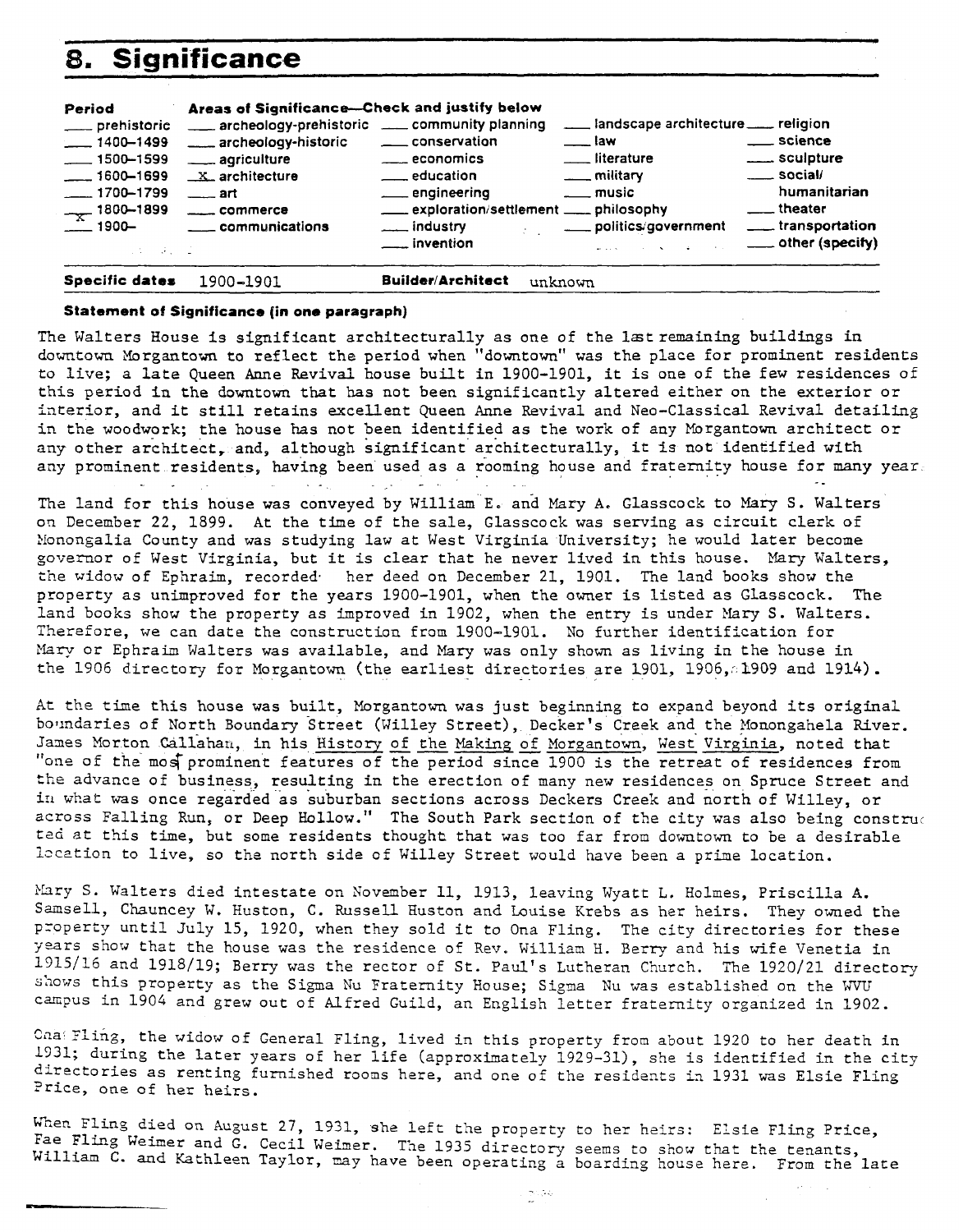**United States Department of the Interior National Park Service** 

### **National Register of Historic Places Inventory-Nomination Form**

Walters Residence, Monongalia County, West Virginia **Continuation sheet Item number**  $\frac{8}{2}$  **Page**  $\frac{2}{3}$ 

For NPS use anly *received* date entered

Exp. 10-31-84

1930s through the early 1940s, the house was the Sigma Phi Epsilon Fraternity House; this fraternity was organized at WW in 1903. In 1943, this was the Tau Kappa Epsilon Fraternity House; that group first appeared at WW in 1923. From 1937 through 1974, 221<sup>1</sup>/<sub>2</sub> Willey is shown as a separate address; from the Sanborn maps, it appears that this was the frame house on the back of the property that has since been torn down. It was basically a rental property and has not been traced further.

By 1945, Elsie Fling Price was living in the house again; she was listed as the widow of Arthur C. Price and appears to have been renting furnished rooms in the building, although the only tenants shown in the directory were those listed at 221% WLLley. Elsie Fling Price lived here until she and **Ona** Fling's other heirs old the property to Ivan M. and Ades Shahan Bowers on May 1, 1951.

Ivan Bowers ran the Bowers' Romming House at 447 High Street in downtown Morgantown, while he also operated furnished rooms at 479 High Street. The Bowers' continued to operate at least the furnished rooms at 479 High Street until 1960; no identification was given for them in the 1961 or 1952 directories, but they were listed as retired by 1964. The tenant at  $221\frac{1}{2}$  Willey from the late 1950s through about 1967 was Edgar H. Weimer; a mason for R.S. Corson Co. (general contractors), he lived here with his wife Dorothy through hls retirement. (general contractors), he lived here with his wite Dorothy through his retiremes.<br>He may have been a relative of Ona Fling, since some of her heirs were Weimers.<br>In 1965, Ivan and Ades Shahan Bowers conveyed the property t

In 1965, Ivan and Ades Shahan Bowers conveyed the property to the trustees of Trinity Episcopal Church of Morgantown. They held it until 1981, when it was conveyed to SGS, Inc., the present owners. While Trinity Church was the owner, the house was rented to students briefly and then became the home of the University Christian Council about 1971. While the home of the UCC, the second and third floors were rented to students, as they are today. Popularly known as the "Bennett House", the UCC offices also housed the Women's Information Center, Rape Information Service and other related services oriented toward the student community and general public. The **UCC** was last listed as a tenant in 1979, and Stone Gallagher and Byrne moved into the building in 1982.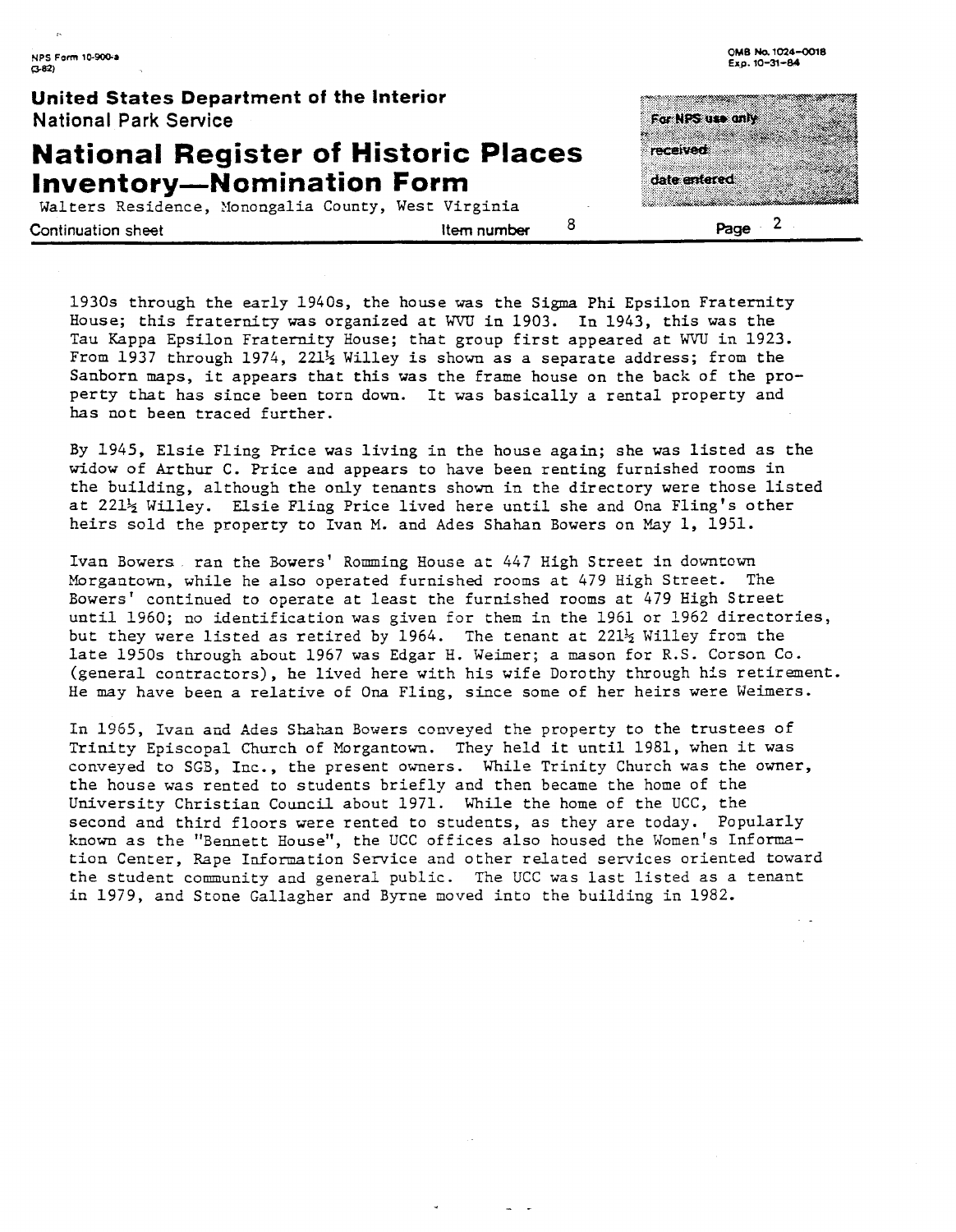### **9. Major Bibliographical References**

Morgantown City Directories (l9Ol-l982) ; Monongalia County Deed Books and Assessor' **s** Records (Land Books); Sanborn Insurance Maps for 1904, 1906, 1911, 1921 and 1927; Ambler, Charles H. Morgantown City Directories (1901-1982); Monongalia County Deed Books and Assessor's Records<br>(Land Books); Sanborn Insurance Maps for 1904, 1906, 1911, 1921 and 1927; Ambler, Charles H.<br>A History of Education in West Virgi A History of Education in West Virginia. Huntington, WV: Standard Printing & Publishing Co., 1951; Callahan, James Morton. History of the Making of Morgantown, West Virginia. Morgantown; WVU Studies in History, 1926.

-

Quadrangle scale **7** 76Of1n

| 10. Geographical Data                                                                                       |   |              |                     |
|-------------------------------------------------------------------------------------------------------------|---|--------------|---------------------|
| Acreage of nominated property less than 1 acre<br>Quadrangle name Morgantown North<br><b>UMT References</b> |   |              | Quadrangle scale 1: |
| $A \perp$<br>$589810$ 1981<br>Easting<br><b>Northing</b><br>Zone                                            | в | Zone Easting | Northing            |
| c<br>Ε                                                                                                      | D |              |                     |

Verbal boundary description and justification Beginning at a point on the North side of Willey Street corner to that property formerly owned by R. **C.** Berkley, now owned by the Episcopal Church, and nning thence with a line in a Northerly direction and right angle with Willey Street a distance , 9 feet to a stake, a corner to property formerly designated as the Boughar Estate; thence (cont.

|                         |                                 |                                                                              |      |                                                                                  | List all states and counties for properties overlapping state or county boundaries |                                                                                                                                                                                                                                                 |
|-------------------------|---------------------------------|------------------------------------------------------------------------------|------|----------------------------------------------------------------------------------|------------------------------------------------------------------------------------|-------------------------------------------------------------------------------------------------------------------------------------------------------------------------------------------------------------------------------------------------|
| state                   |                                 |                                                                              | code | county                                                                           |                                                                                    | code                                                                                                                                                                                                                                            |
| state                   |                                 |                                                                              | code | county                                                                           |                                                                                    | code                                                                                                                                                                                                                                            |
| 11.                     |                                 | <b>Form Prepared By</b>                                                      |      |                                                                                  |                                                                                    |                                                                                                                                                                                                                                                 |
| name/title              |                                 |                                                                              |      |                                                                                  | Historic Preservation Seminar; Stone, Gallagher & Bryne                            |                                                                                                                                                                                                                                                 |
| organization            |                                 | West Virginia University                                                     |      | 221 Willey Street, Morgantown 26505 (SGB)                                        | date $May 1983$                                                                    | $(304)$ 296-2571 (SGB)                                                                                                                                                                                                                          |
|                         |                                 | street & numberDepartment of History, WVU                                    |      |                                                                                  |                                                                                    | telephone $(304)$ 293-2421 (History)                                                                                                                                                                                                            |
| city or town            | Morgantown                      |                                                                              |      |                                                                                  | West Virginia<br>state                                                             |                                                                                                                                                                                                                                                 |
|                         | national                        | The evaluated significance of this property within the state is:<br>__ state |      | $\mathbf{X}$ local                                                               |                                                                                    |                                                                                                                                                                                                                                                 |
|                         |                                 |                                                                              |      | according to the criteria and procedures set forth by the National Park Service. |                                                                                    | As the designated State Historic Preservation Officer for the National Historic Preservation Act of 1966 (Public Law 89-<br>665), I hereby nominate this property for inclusion in the National Register and certify that it has been evaluated |
|                         |                                 | State Historic Preservation Officer signature                                |      |                                                                                  |                                                                                    |                                                                                                                                                                                                                                                 |
| title                   |                                 | State Historic Preservation Officer                                          |      |                                                                                  | date                                                                               | July 13, 1983                                                                                                                                                                                                                                   |
| <b>For NPS</b> use only |                                 |                                                                              |      | Thereby certify that this property is included in the National Register          | date ⊹                                                                             |                                                                                                                                                                                                                                                 |
| Attest:                 | Keeper of the National Register |                                                                              |      |                                                                                  |                                                                                    |                                                                                                                                                                                                                                                 |
|                         | Chief of Registration Article   |                                                                              |      |                                                                                  |                                                                                    |                                                                                                                                                                                                                                                 |

3 ٣ - 12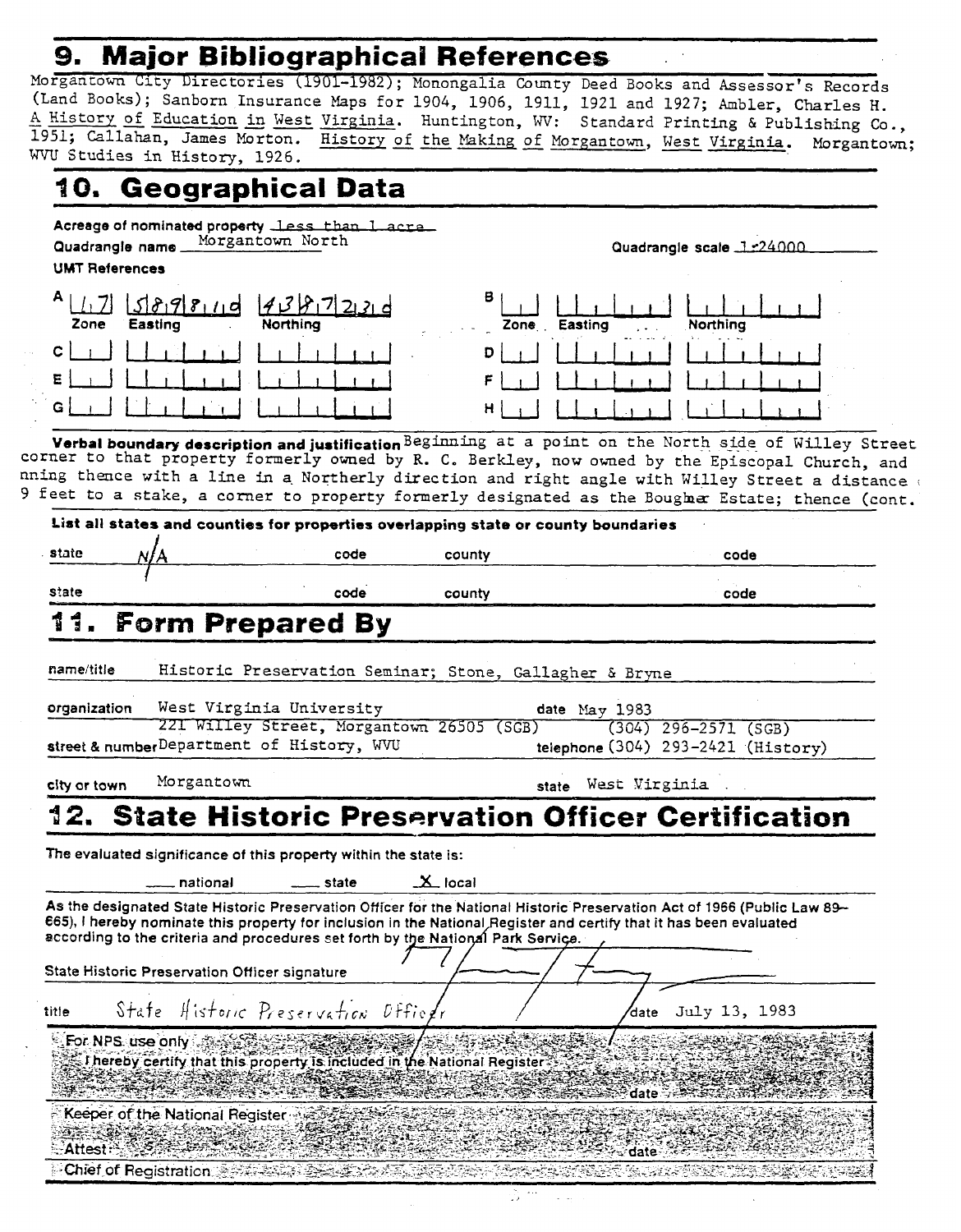|                    | United States Department of the Interior<br><b>Heritage Conservation and Recreation Service</b> |             |    | <u>इत्याच्या स्मृतस्य सम्पर्कतात स्वर</u><br>For HCRS use only -- |
|--------------------|-------------------------------------------------------------------------------------------------|-------------|----|-------------------------------------------------------------------|
|                    | <b>National Register of Historic Places</b><br><b>Inventory-Nomination Form</b>                 |             |    | received<br>date entered                                          |
| Continuation sheet | Walters House                                                                                   | Item number | 10 | Page                                                              |

said Boughner Estate line and parallel with the line of the Northern line of Willey Street Westerly direction a distance of 41 feet to an iron pin in the Eastern side of an **8-foot**  .vate alle;; thence with the line of said priate alley in a Southerly direction **and** paraliel h the line of the said Episcopal Church property, a distance of 139 feet to the **line** of the th side of Willey Street; and thence with the line of Willey Street in an Easterly direction feet to the place of beginning.

: the attached plat of the survey as the sketch map.

FHR-8-200 (11-78)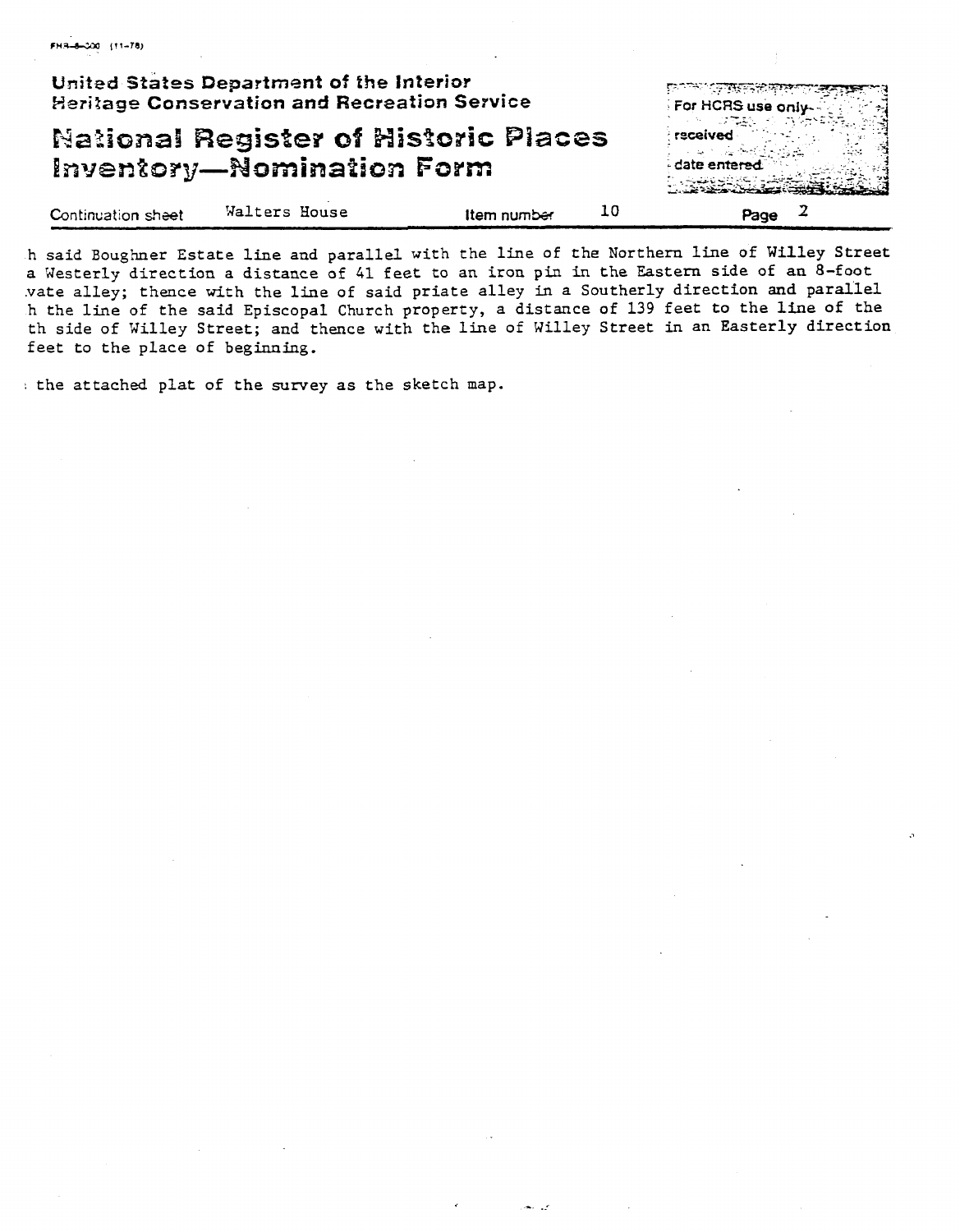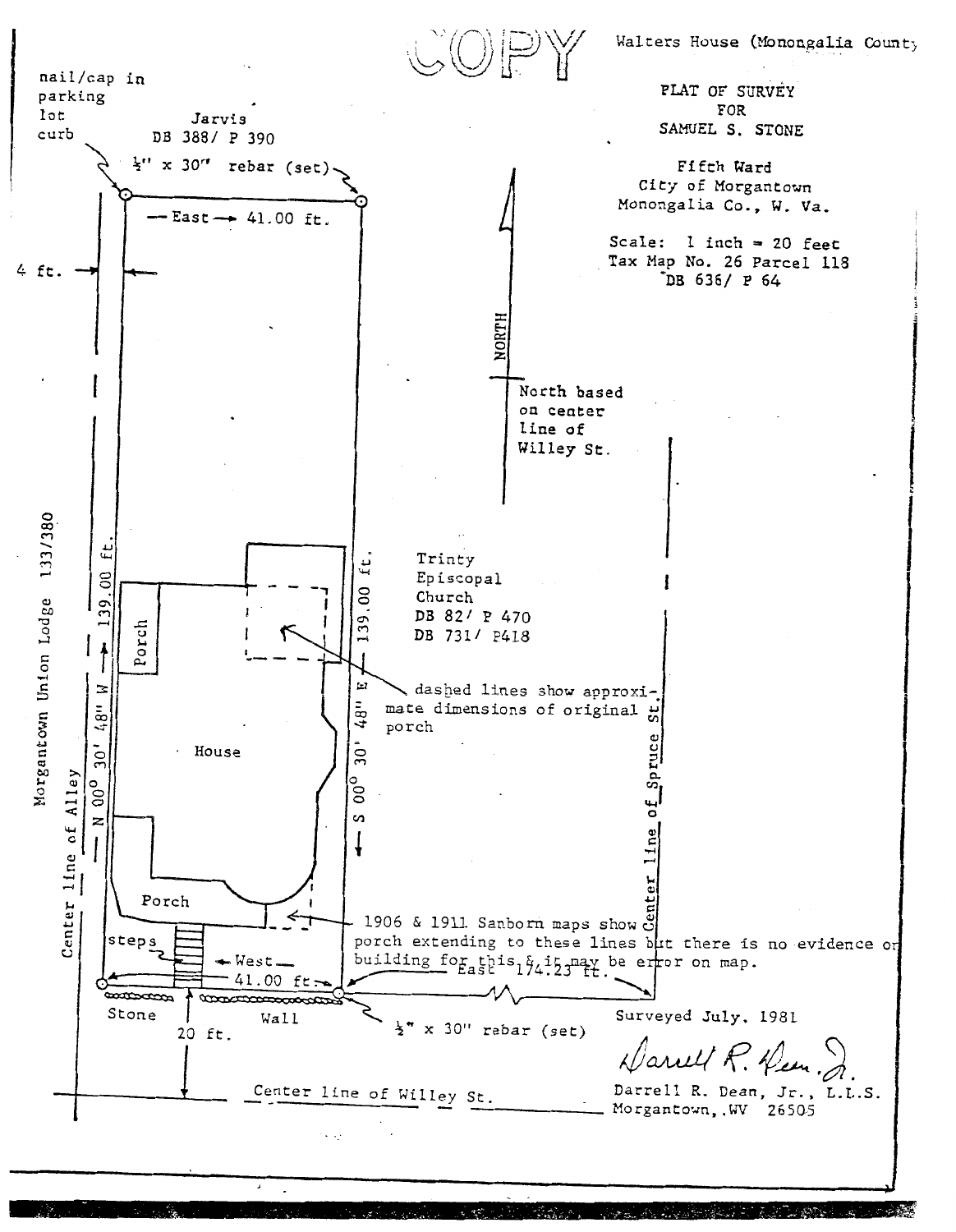